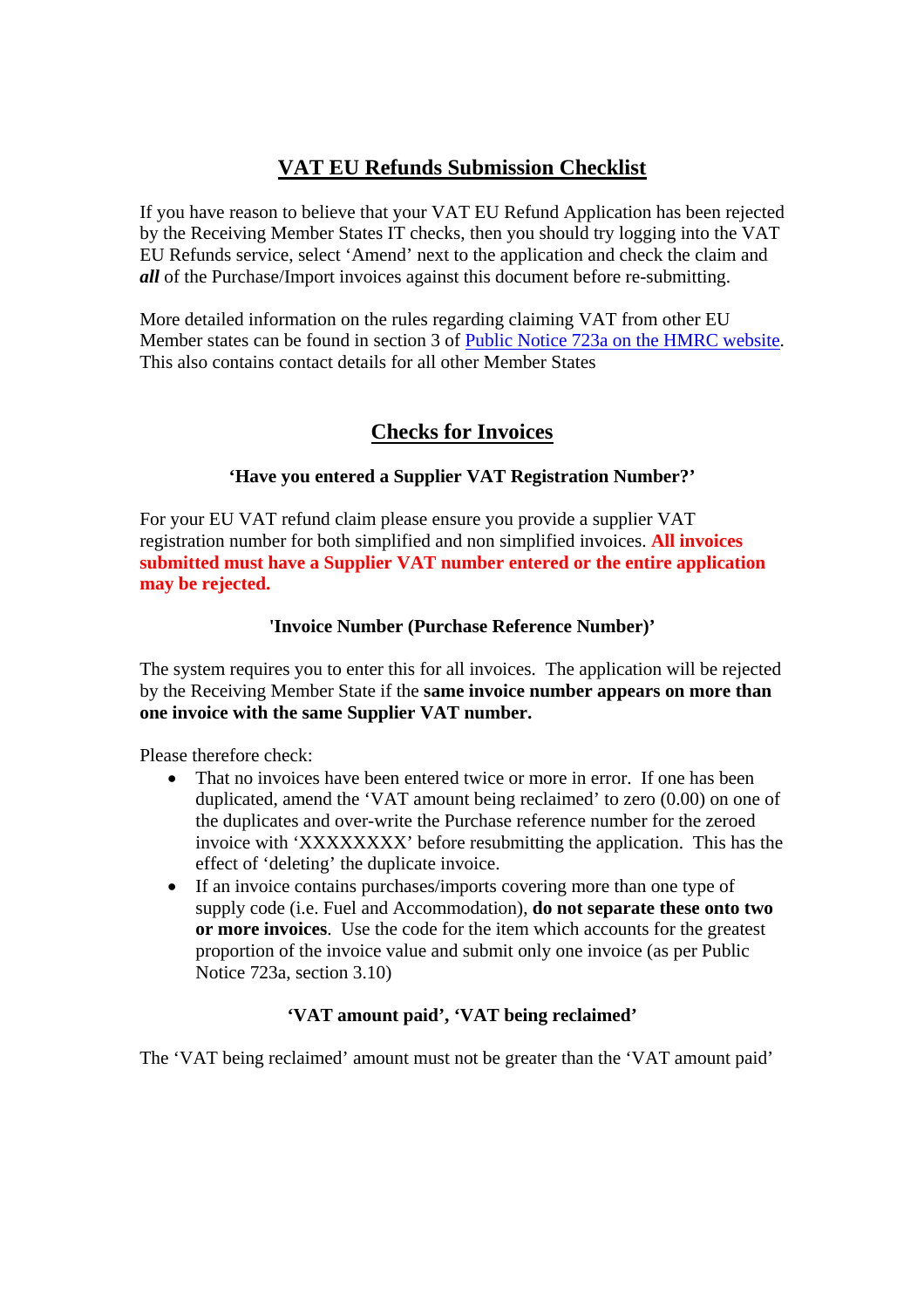### **'Date of Invoice'**

Please ensure the date entered is within the period specified by the 'Refund period start date' and the 'Refund period end date'. Also ensure that the invoice date is not a date in the future.

#### **'Multiple Goods and Services (G&S) codes in a single invoice'**

Where an invoice includes goods and services falling into more than one category (e.g., a hotel bill including accommodation, meals, newspapers etc), *you should not* 'split' the invoice over more than one line, with the same Purchase reference number on each. The refunding Member State may interpret this as a duplicate entry, and may query or reject your claim. Instead, you should use **one** of the following options. (The first bullet is the preferred option):

- Use code 10, 'Other', and enter all the appropriate codes in the free text field.
- Show only the code that relates to the highest value item on the invoice.

## **General Checks for Application**

#### **Bank Account Type**

Please ensure you have selected the 'Account Holder' type as **'Applicant'** rather than 'Representative' (unless you have written to the Member State of Refund to authorise a  $3<sup>rd</sup>$  party to receive the repayment on your behalf).

### **Entering IBAN and BIC code**

Please ensure that when entering your IBAN and BIC code into the online form, to use **capital letters** for the letters in the number, else the claim may be rejected. You can check that your IBAN is in the correct format on the following page of the UN's website: http://www.tbg5-finance.org/?ibancheck.shtml

### **Period of Application**

The period covered by your application is known as the 'refund period'. This must not be more than one calendar year or less than three calendar months (unless it covers the remainder of a calendar year. This means, you can only submit a 2 month period for the months of November – December or a one month period for December only).

Refund periods cannot span more than one calendar year: i.e. you cannot submit a claim for the period December - February

Refund periods do not have to cover strict calendar quarters. For example, you may submit two applications covering five months each, and a final one covering two months.